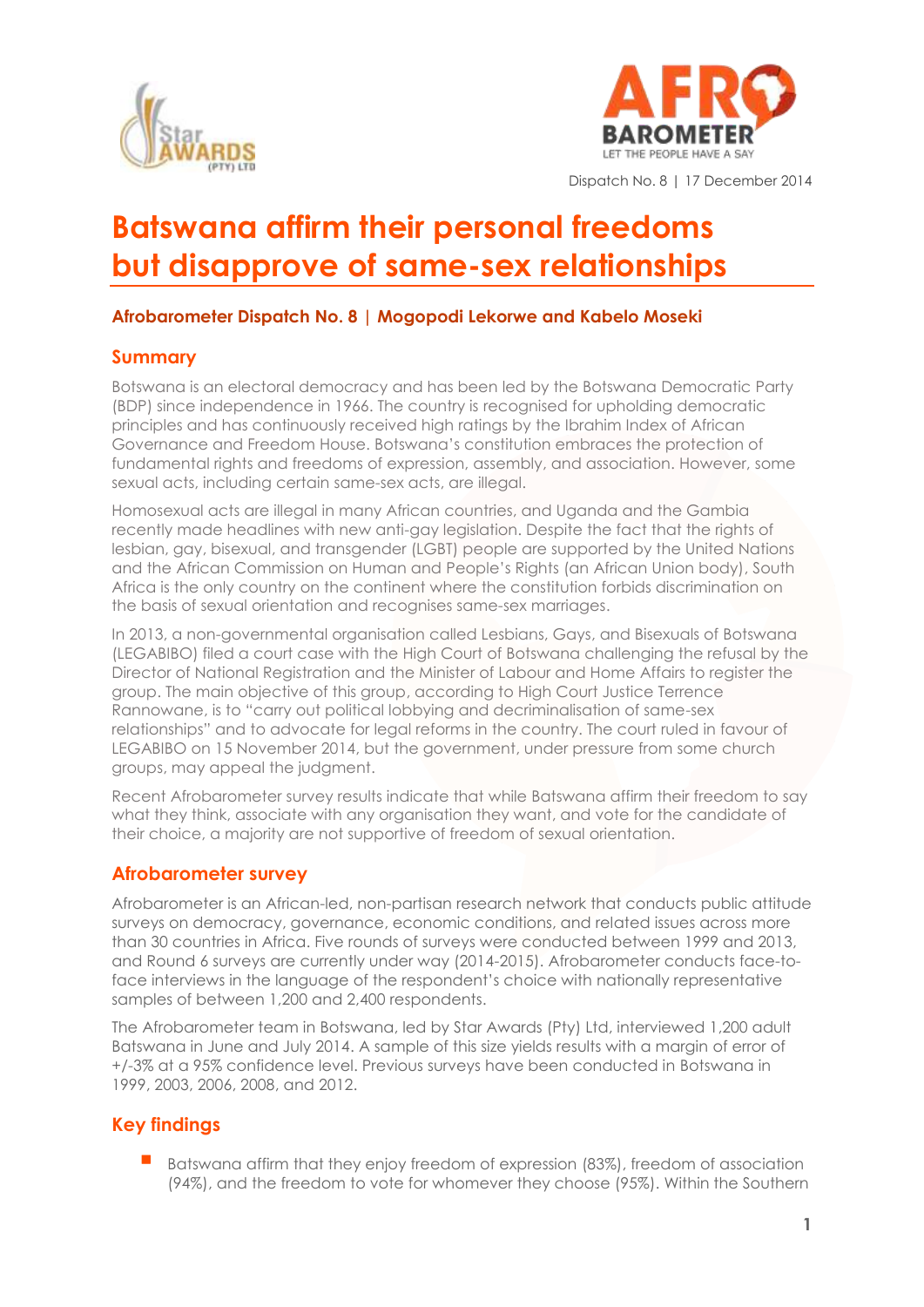

African Development Community (SADC), Batswana rank near the top in their assessment of their freedoms, despite a decline in perceived freedom of expression since 2008.

- While affirming these civil liberties, six in 10 Batswana say they would object to sharing a work environment with a colleague (60%) or supervisor (61%) who is in a same-sex relationship.
- About the same proportion would object to sharing a religious community (62%) or a neighbourhood (56%) with a homosexual person.
- Again, six in 10 Batswana say they would report people involved in same-sex relationships to the police or other authorities, regardless of their relationship to the people involved. Intolerance levels are lower among urban residents and younger Batswana, indicating a potential for increased social acceptance of same-sex relationships in the future.

# **Batswana continue to enjoy personal freedoms**

Batswana continue to stand out in their enjoyment of personal freedoms, although there has been a noticeable decline in a measure of freedom of expression since 2008.

#### *Personal freedoms in SADC countries*

Among the 12 SADC countries that were included in the 2011-2013 round of Afrobarometer surveys, Botswana ranked near the top in their assessment of their freedom to choose whom to vote for (97%), just 1 percentage point behind Tanzania and Mauritius (98%) (Figure 1). The lowest rating was by Zimbabweans (62%). Batswana also ranked just behind No. 1 Tanzania in their assessment of their freedom of association and expression.



#### **Figure 1: Freedom of expression, association, and electoral choice**  | SADC countries | 2012

**Respondents were asked:** *In this country, how free are you to: a) say what you think? b) join any political organization you want? c) choose who to vote for without feeling pressured? (% saying "somewhat free" or "completely free")*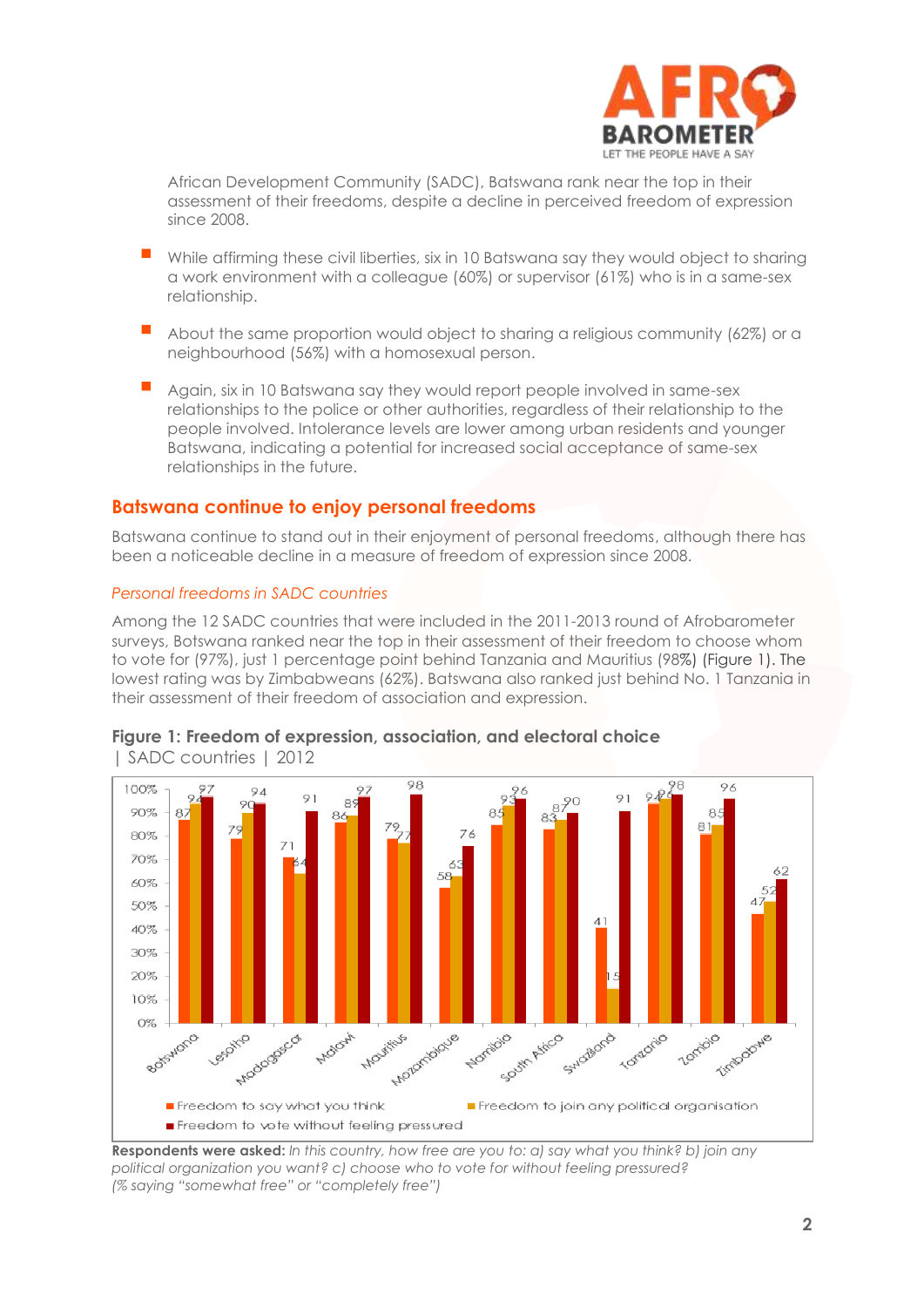

## *Level of perceived freedom of expression declining since 2008*

While four of five Batswana (83%) say in the 2014 survey that they are free to say what they think, this is a drop of 11 percentage points since 2008 (Figure 2). This decline mirrors deterioration in the country's political-rights rating by Freedom House, which in 2009 downgraded its rating from 2 to 3, citing decreased transparency and accountability under President Lt. Gen. Seretse Khama Ian Khama's administration.



#### **Figure 2: Freedom of expression, association, and electoral choice |** Botswana | 2008-2014

### **Views on same-sex relationships**

While Batswana value their personal freedoms of expression, association, and electoral choice, a majority say they would feel uncomfortable working with colleagues involved in same-sex relationships.

#### *Intolerance in the workplace*

Six in 10 respondents say that they would mind having someone who is in a same-sex relationship as a co-worker (60%), a supervisor (61%), or a member of their religious community (Figure 3).

*<sup>(%</sup> saying "somewhat free" or "completely free")*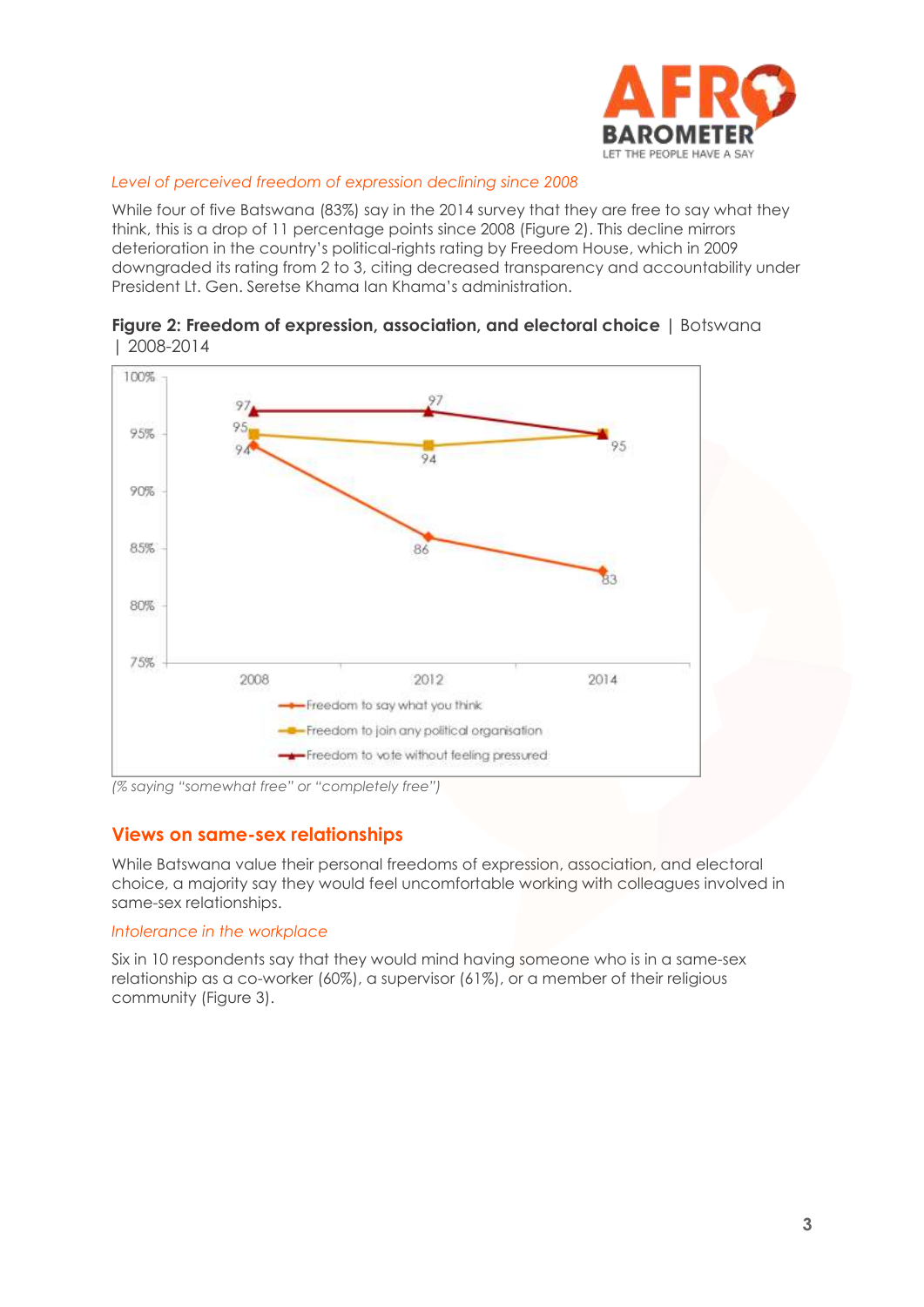





**Respondents were asked:** *For each of the statements below, please tell me whether you disagree or agree.*

- *a) I would not mind having someone in a same-sex relationship as a co-worker in my workplace.*
- *b) I would not mind having someone in a same-sex relationship as my supervisor in my workplace.*
- *c) I would not mind having someone in a same-sex relationship as a member in my religious community.*

*("Would not mind" = "agree" or "strongly agree" with proposed statement; "Would mind" = "disagree" or "strongly disagree" with proposed statement)*

Disapproval of same-sex relationships varies by locality, with urban residents expressing greater tolerance than their counterparts living in semi-rural and rural areas (Figure 4). Proportions are similar on all three questions (co-worker, supervisor, religious community member).



**Figure 4: Tolerance of co-worker who is in a same-sex relationship** 

**Respondents were asked:** *For each of the statements below, please tell me whether you disagree or agree. Statement: I would not mind having someone in a same-sex relationship as a co-worker in my workplace. ("Would not mind" = "agree" or "strongly agree" with proposed statement; "Would mind" = "disagree" or "strongly disagree" with proposed statement)*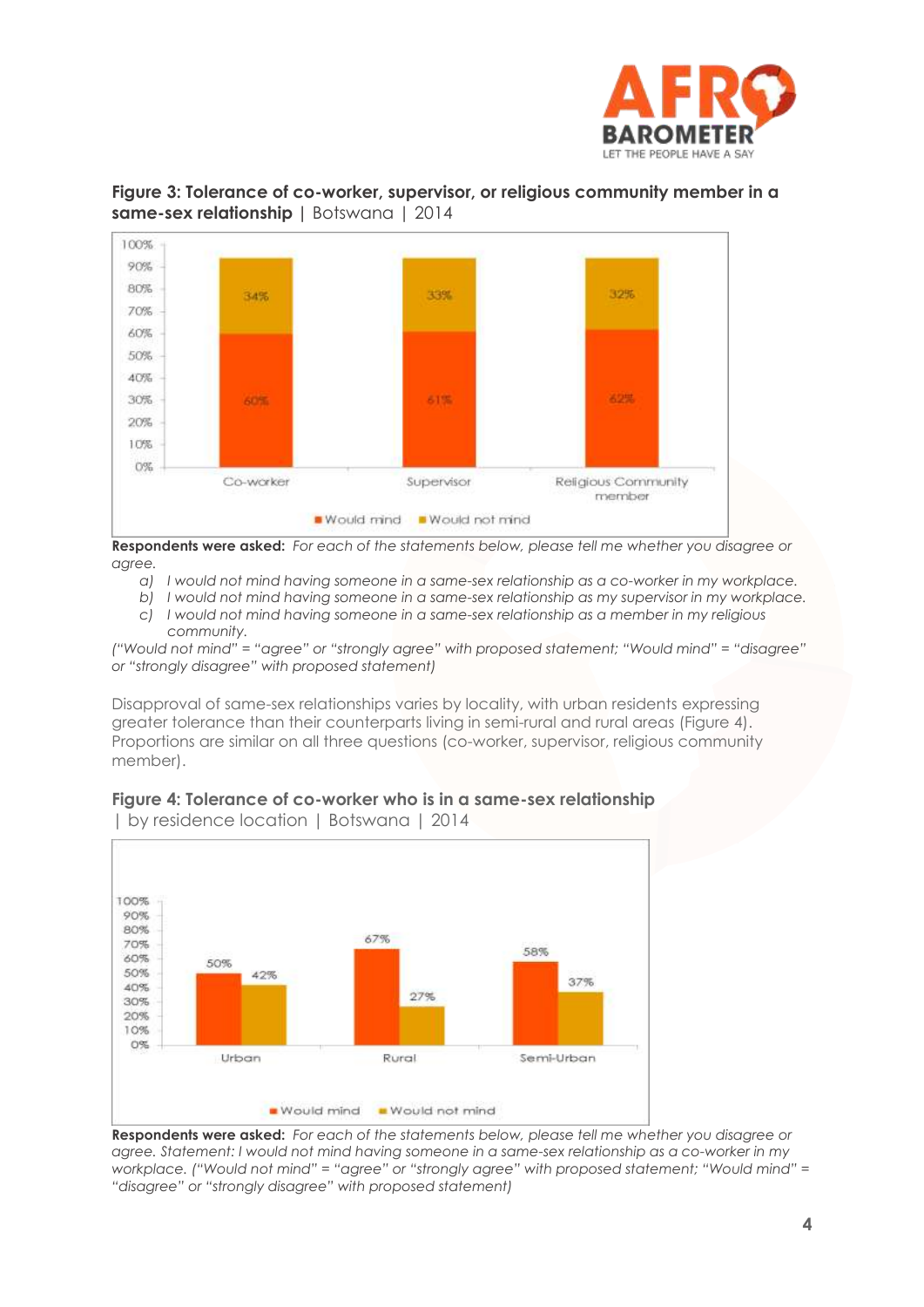

There is also a clear generational pattern, with significantly higher tolerance among younger Batswana. The highest rejection levels are expressed by older Batswana: Three-quarters of respondents aged 50-64 years strongly disagree or disagree with the "would not mind" statements regarding co-workers and supervisors, and 82% of those aged over 65 disapprove (Figure 5).

Respondents aged 18-29 years, by contrast, are far more accepting of working with individuals in same-sex relationships: Approximately half say they would mind working with a colleague (45%) or supervisor (50%) involved in a same-sex relationship. This indicates a potential for increased social acceptance of homosexuality in the future.



**Figure 5: Tolerance of co-worker who is in a same-sex relationship** 

**Respondents were asked:** *For each of the statements below, please tell me whether you disagree or agree. Statement: I would not mind having someone in a same-sex relationship as a co-worker in my workplace. ("Would not mind" = "agree" or "strongly agree" with proposed statement; "Would mind" = "disagree" or "strongly disagree" with proposed statement)*

## *Intolerance in religious communities*

| by age group | Botswana | 2014

In addition to asking about the workplace, the Afrobarometer survey asked respondents about their views on homosexuals in their religious communities and neighbourhoods.

Members of some religious groups in Botswana are known to take positions against same-sex relationships. When survey respondents were asked whether they would mind or not mind having someone in a same-sex relationship as a member of their religious community, 62% stated that they would mind (Figure 6).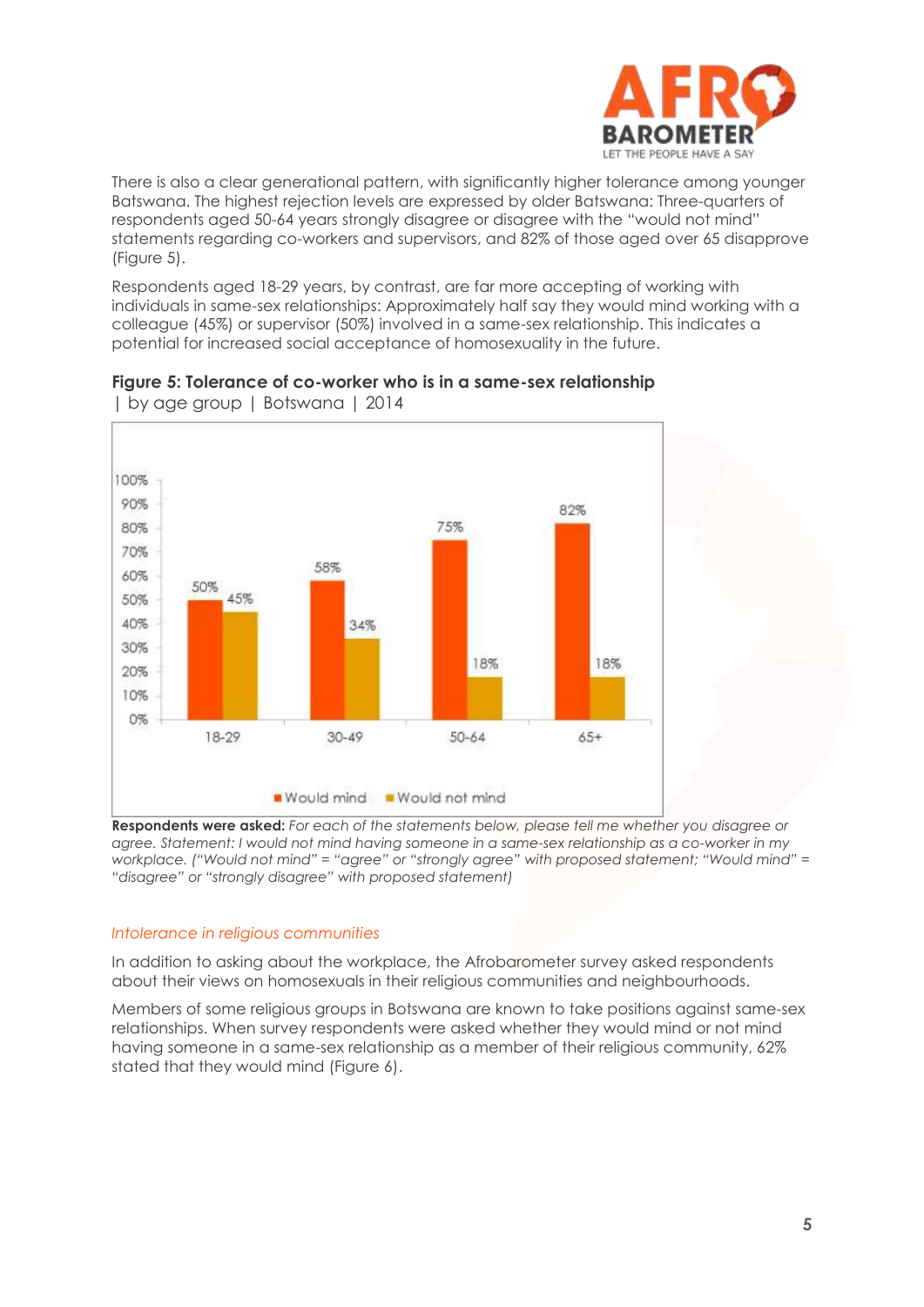



**Figure 6: Tolerance in religious communities |** Botswana | 2014

**Respondents were asked:** *For each of the statements below, please tell me whether you disagree or agree. Statement: I would not mind having someone in a same-sex relationship as a member in my religious community. ("Would not mind" = "agree" or "strongly agree" with proposed statement; "Would mind" = "disagree" or "strongly disagree" with proposed statement)*

Intolerance of same-sex relationships among one's religious community members is most pronounced in rural areas: 68% of rural residents disapprove, vs. 61% in semi-urban areas and 53% of urban residents (Figure 7).



**Figure 7: Tolerance in religious communities** | by residence location | Botswana | 2014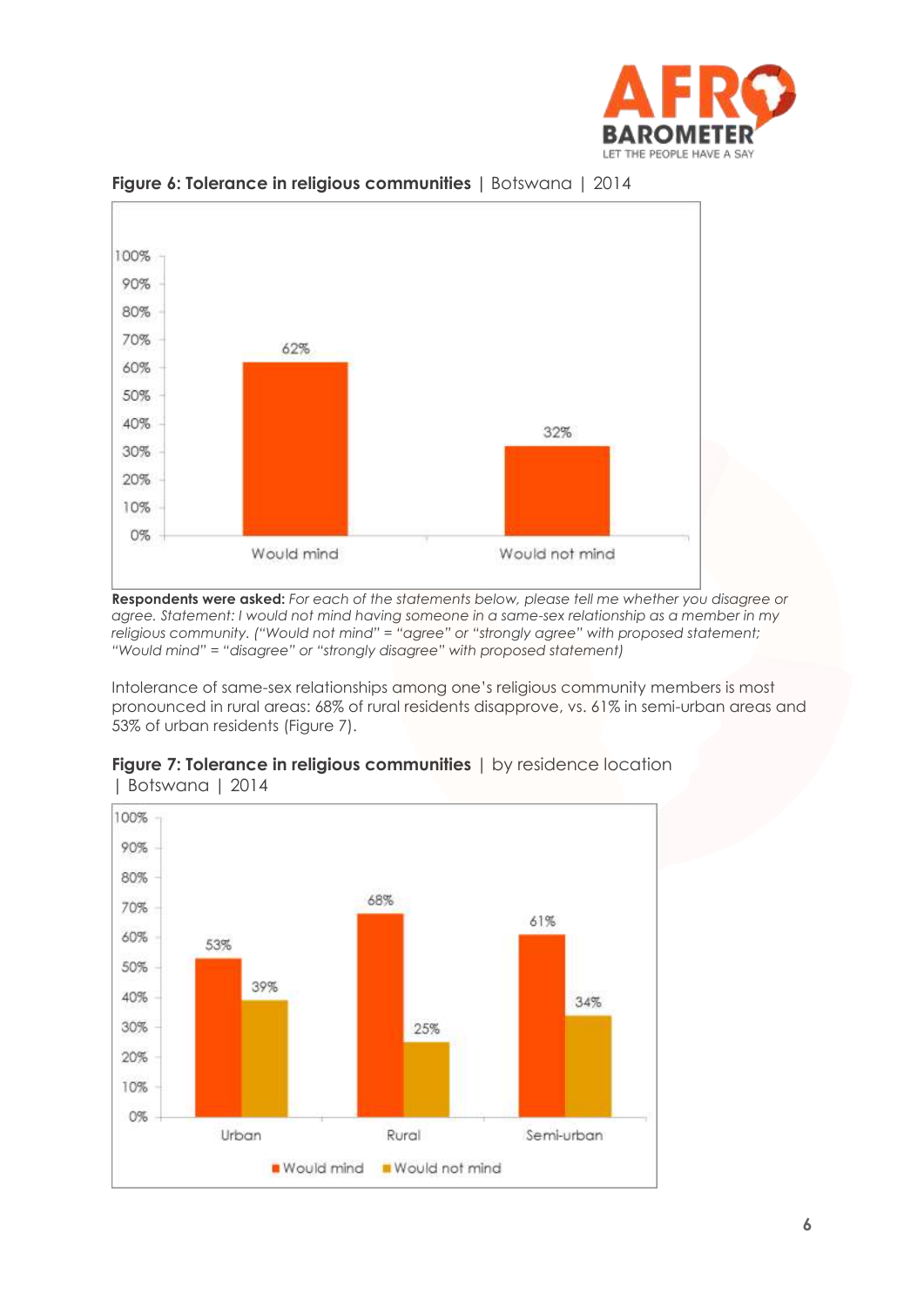

Just as for the workplace, intolerance for same-sex relationships among religious community members is higher among older citizens and lower among younger respondents (Figure 8).





#### *Intolerance in neighbourhoods*

More than half (56%) of Batswana say they would "strongly dislike" or "somewhat dislike" having homosexual people as neighbours (Figure 9). A substantial minority (43%), however, would like it or would not care. Among younger respondents, a majority (52%) would like it or would not care (Figure 10).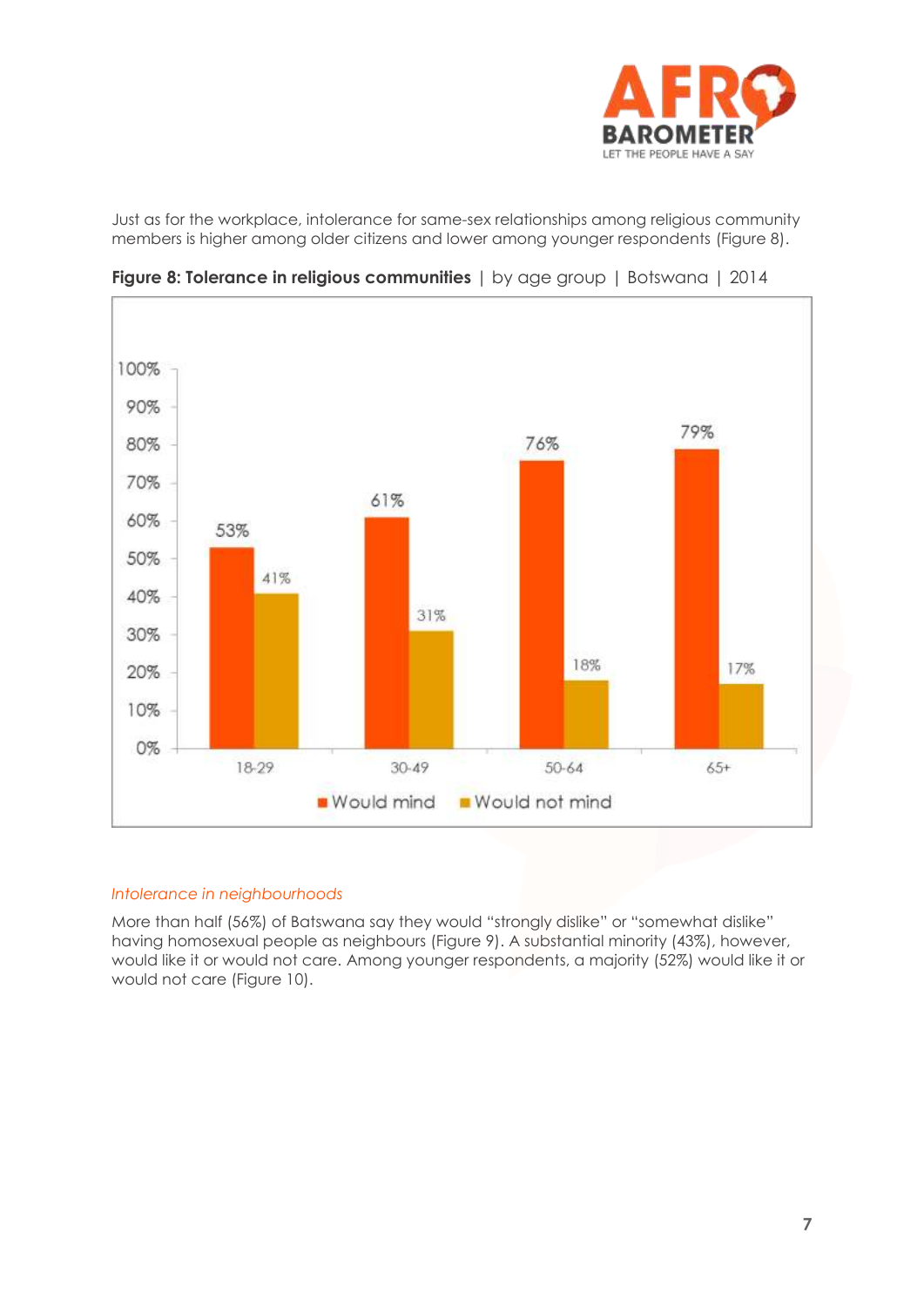



**Figure 9: Views on having homosexual neighbours** | Botswana | 2014

**Respondents were asked:** *For each of the following types of people, please tell me whether you would like having people from this group as neighbours, dislike it, or not care: Homosexuals?*



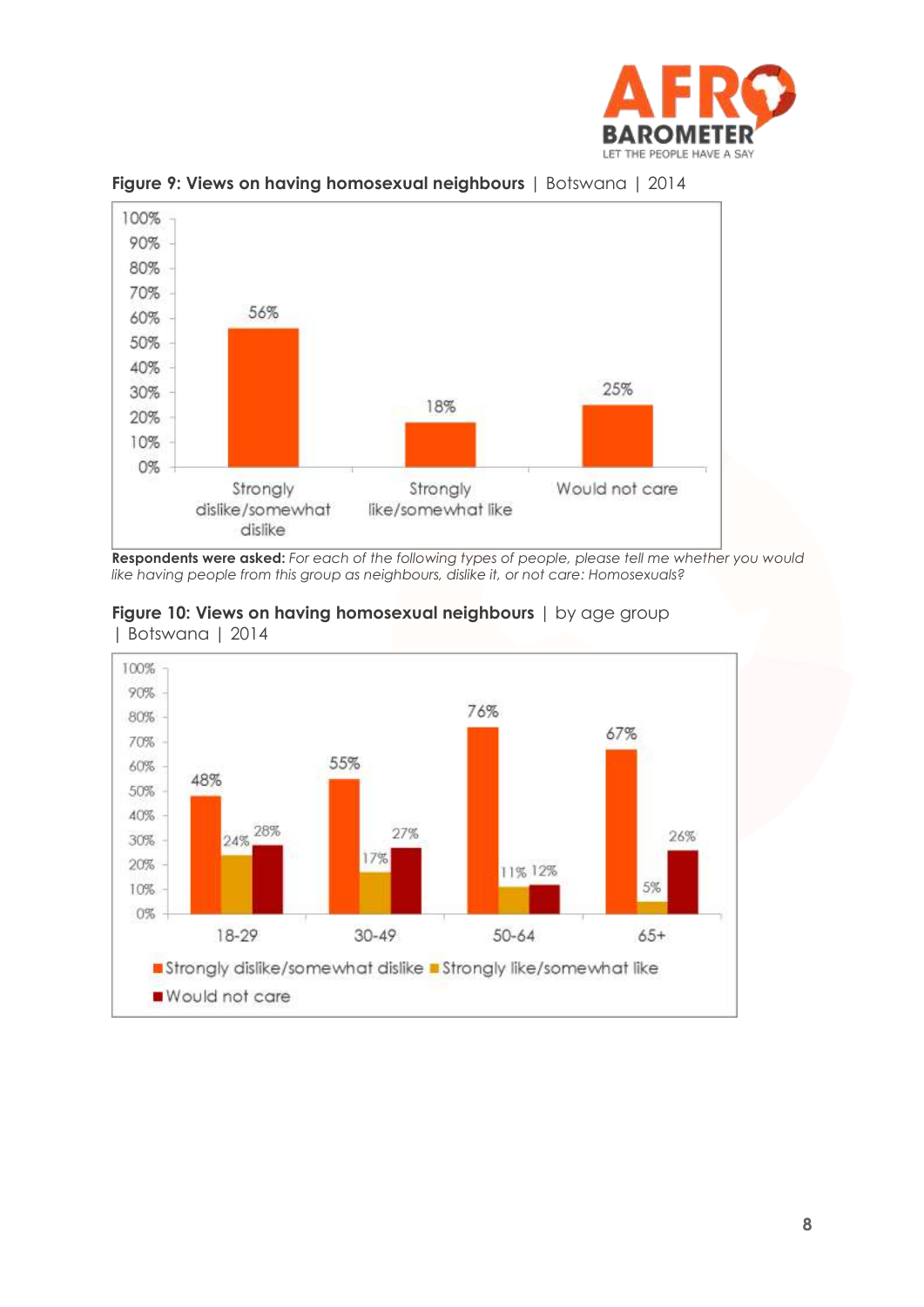

# **Action against homosexuals**

Botswana law does not make reference to "homosexuality" or "same-sex relationships." The Marriage Act specifies that marriage is between heterosexual persons, and the penal code criminalises "sexual intercourse against the order of nature." (See the case of Kanane v. the State (2003) BLR on how the courts have treated this matter.)

The 2014 Afrobarometer survey asked respondents whether they would report individuals engaged in same-sex relationships to authorities, such as the police. About six in 10 Batswana say they would do so, regardless of their relationship to the individual (Figure 11).



**Figure 11: Would report a same-sex relationship to authorities** | Botswana | 2014

**Respondents were asked:** *Would you be inclined to report to the police or any official if you discover that the following individual is in a same-sex relationship: Your son/daughter? Your brother or sister? Another relative? A close friend? A co-worker? Other people that you know? (% who said "yes")*